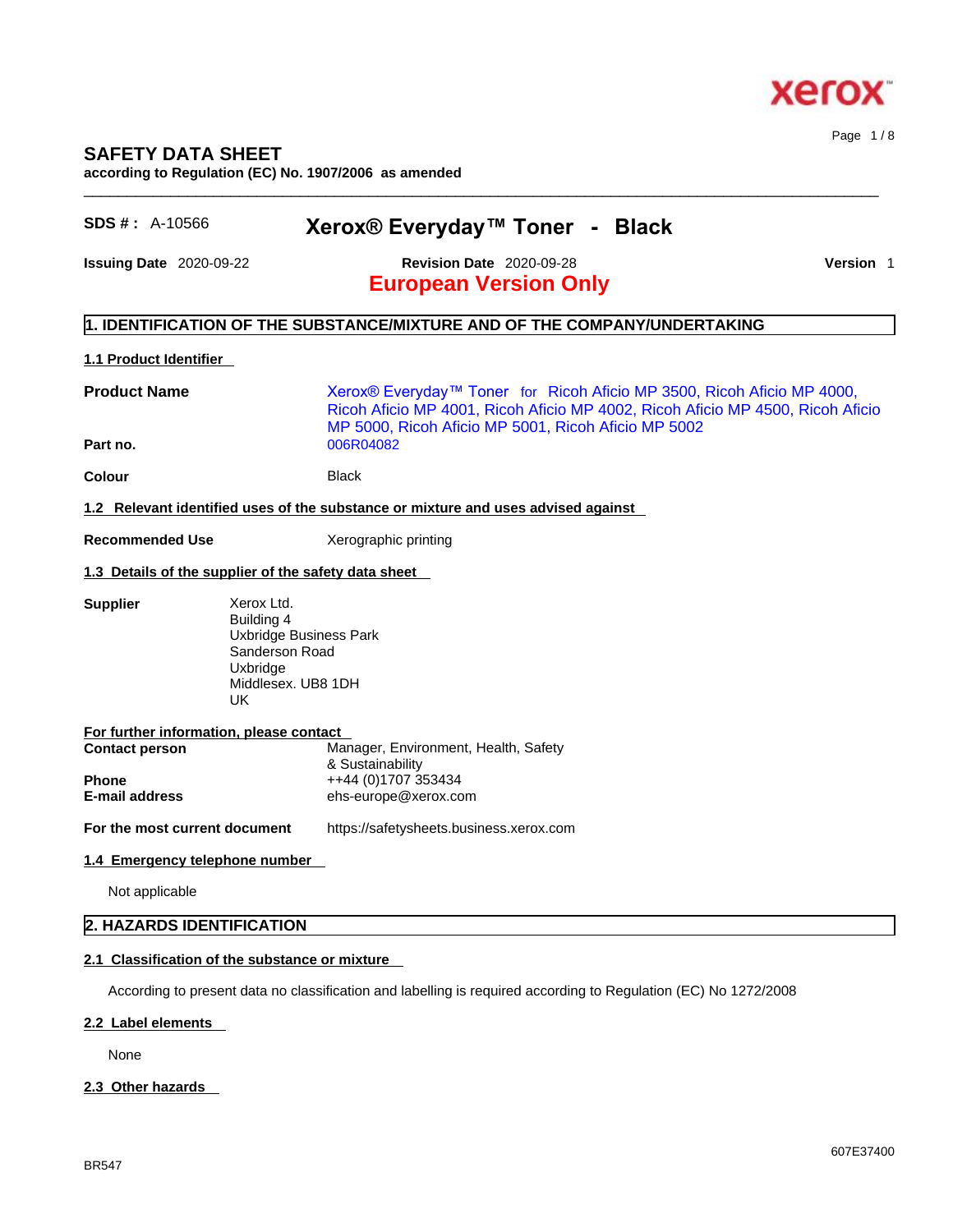Page 2 / 8

xerox

# **SDS # :** A-10566 **Xerox® Everyday™ Toner - Black**

 $\_$  ,  $\_$  ,  $\_$  ,  $\_$  ,  $\_$  ,  $\_$  ,  $\_$  ,  $\_$  ,  $\_$  ,  $\_$  ,  $\_$  ,  $\_$  ,  $\_$  ,  $\_$  ,  $\_$  ,  $\_$  ,  $\_$  ,  $\_$  ,  $\_$  ,  $\_$  ,  $\_$  ,  $\_$  ,  $\_$  ,  $\_$  ,  $\_$  ,  $\_$  ,  $\_$  ,  $\_$  ,  $\_$  ,  $\_$  ,  $\_$  ,  $\_$  ,  $\_$  ,  $\_$  ,  $\_$  ,  $\_$  ,  $\_$  ,

**Issuing Date** 2020-09-22 **Revision Date** 2020-09-28 **Version** 1

 $\_$  ,  $\_$  ,  $\_$  ,  $\_$  ,  $\_$  ,  $\_$  ,  $\_$  ,  $\_$  ,  $\_$  ,  $\_$  ,  $\_$  ,  $\_$  ,  $\_$  ,  $\_$  ,  $\_$  ,  $\_$  ,  $\_$  ,  $\_$  ,  $\_$  ,  $\_$  ,  $\_$  ,  $\_$  ,  $\_$  ,  $\_$  ,  $\_$  ,  $\_$  ,  $\_$  ,  $\_$  ,  $\_$  ,  $\_$  ,  $\_$  ,  $\_$  ,  $\_$  ,  $\_$  ,  $\_$  ,  $\_$  ,  $\_$  ,

Not a PBT according to REACH Annex XIII May form explosible dust-air mixture if dispersed

### **3. COMPOSITION/INFORMATION ON INGREDIENTS**

#### **3.2 Mixtures**

| <b>Chemical Name</b>              | Weight %  | CAS No.     | <b>EC-No</b> | Classification (Reg.)<br>1272/2008) | Hazard<br><b>Statements</b> | <b>REACH Registration</b><br>Number |
|-----------------------------------|-----------|-------------|--------------|-------------------------------------|-----------------------------|-------------------------------------|
| Polyester resin                   | 70-80     | Proprietary | Not listed   | $\sim$ $\sim$                       | $\sim$ $\sim$               | $- -$                               |
| <b>Styrene-acrylate Copolymer</b> | $10 - 20$ | Proprietary | Not listed   | $\sim$ $\sim$                       | $-1$                        | --                                  |
| Carbon black                      | $5 - 15$  | 1333-86-4   | 215-609-9    | $\sim$ $\sim$                       | $\sim$                      | 01-2119384822-32-0065               |
| <b>Polvolefin</b>                 | 1-5       | 9010-79-1   | Not listed   | $\sim$ $\sim$                       | $\sim$ $\sim$               | $\sim$ $\sim$                       |
| Wax                               | -5        | Proprietary | Listed       | $- -$                               | $\sim$ $\sim$               | $\overline{\phantom{m}}$            |
| Titanium dioxide                  | $0.1 - 1$ | 13463-67-7  | 236-675-5    | $\sim$ $\sim$                       | $\sim$ $\sim$               | --                                  |

#### **Note**

"--" indicates no classification or hazard statements apply.

Components marked as "Not Listed" are exempt from registration.

Where no REACH registration number is listed, it is considered confidential to the Only Representative.

#### **4. FIRST AID MEASURES**

#### **4.1 Description of first aid measures**

| <b>General advice</b> | For external use only. When symptoms persist or in all cases of doubt seek medical advice.<br>Show this safety data sheet to the doctor in attendance. |
|-----------------------|--------------------------------------------------------------------------------------------------------------------------------------------------------|
| Eye contact           | Immediately flush with plenty of water. After initial flushing, remove any contact lenses and<br>continue flushing for at least 15 minutes             |
| <b>Skin contact</b>   | Wash skin with soap and water                                                                                                                          |
| <b>Inhalation</b>     | Move to fresh air                                                                                                                                      |
| Ingestion             | Rinse mouth with water and afterwards drink plenty of water or milk                                                                                    |
|                       |                                                                                                                                                        |

**4.2 Most important symptoms and effects, both acute and delayed**

| <b>Acute toxicity</b>   |                                                       |
|-------------------------|-------------------------------------------------------|
| Eyes                    | No known effect                                       |
| <b>Skin</b>             | No known effect                                       |
| <b>Inhalation</b>       | No known effect                                       |
| Ingestion               | No known effect                                       |
| <b>Chronic effects</b>  |                                                       |
| <b>Chronic toxicity</b> | No known effects under normal use conditions          |
| <b>Main symptoms</b>    | Overexposure may cause:                               |
|                         | mild respiratory irritation similar to nuisance dust. |

#### **4.3 Indication of immediate medical attention and special treatment needed**

| <b>Protection of first-aiders</b> | No special protective equipment required |
|-----------------------------------|------------------------------------------|
| Notes to physician                | Treat symptomatically                    |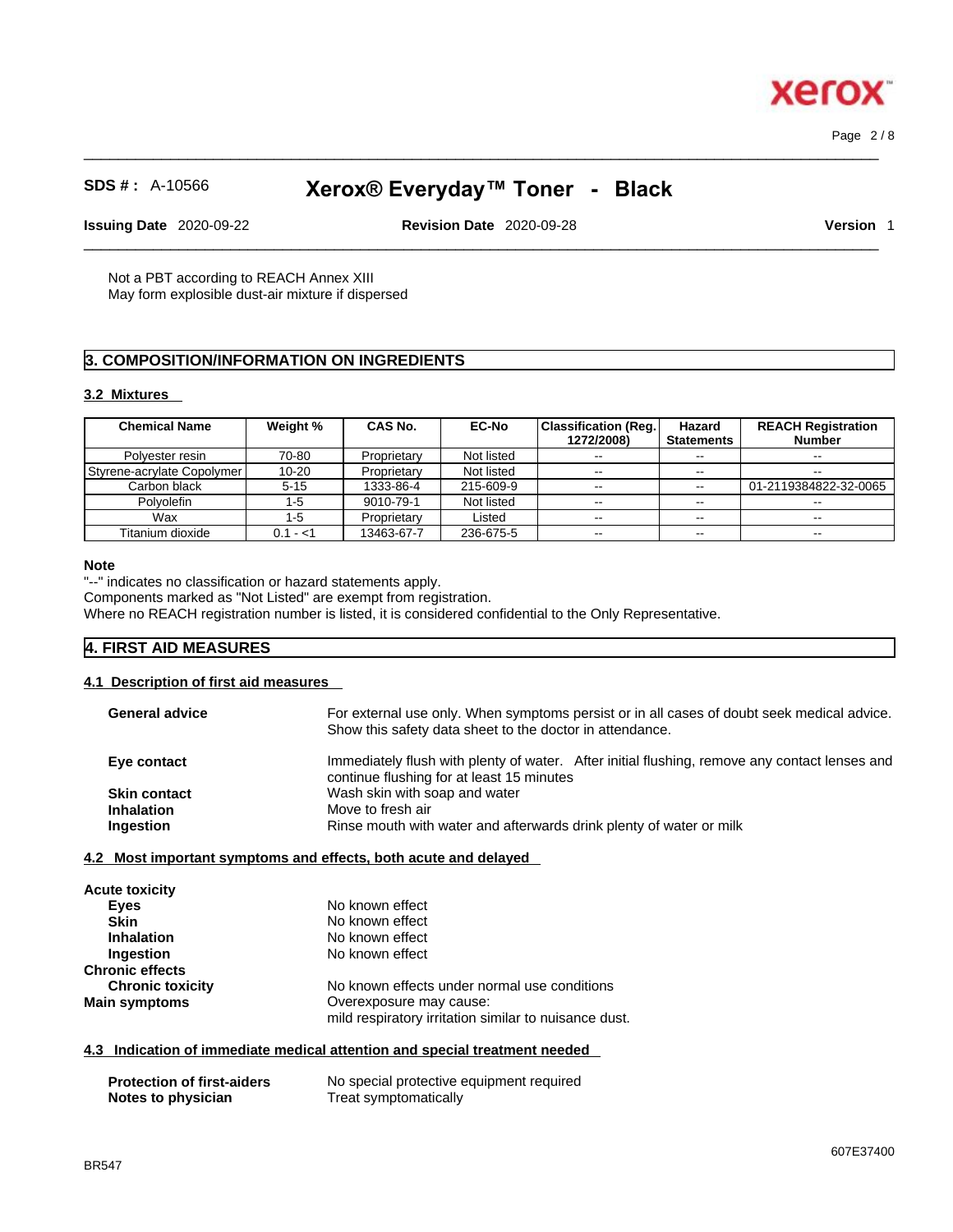xero

# **SDS # :** A-10566 **Xerox® Everyday™ Toner - Black**

**Issuing Date** 2020-09-22 **Revision Date** 2020-09-28 **Version** 1

 $\_$  ,  $\_$  ,  $\_$  ,  $\_$  ,  $\_$  ,  $\_$  ,  $\_$  ,  $\_$  ,  $\_$  ,  $\_$  ,  $\_$  ,  $\_$  ,  $\_$  ,  $\_$  ,  $\_$  ,  $\_$  ,  $\_$  ,  $\_$  ,  $\_$  ,  $\_$  ,  $\_$  ,  $\_$  ,  $\_$  ,  $\_$  ,  $\_$  ,  $\_$  ,  $\_$  ,  $\_$  ,  $\_$  ,  $\_$  ,  $\_$  ,  $\_$  ,  $\_$  ,  $\_$  ,  $\_$  ,  $\_$  ,  $\_$  ,

#### **5. FIREFIGHTING MEASURES**

#### **5.1 Extinguishing media**

**Suitable extinguishing media** Use water spray or fog; do not use straight streams, Foam

**Unsuitable extinguishing media** Do not use a solid water stream as it may scatterand spread fire

#### **5.2 Special hazards arising from the substance or mixture**

Fine dust dispersed in air, in sufficient concentrations, and in the presence of an ignition source is a potential dust explosion hazard

**Hazardous combustion products**Hazardous decomposition products due to incomplete combustion, Carbon oxides, Nitrogen oxides (NOx)

#### **5.3 Advice for fire-fighters**

In the event of fire and/or explosion do not breathe fumes. Wear fire/flame resistant/retardant clothing. Use self-contained pressure-demand breathing apparatus if needed to prevent exposure to smoke or airborne toxins. Wear self-contained breathing apparatus and protective suit.

#### **Other information**

| Flammability | Not flammable  |
|--------------|----------------|
| Flash point  | Not applicable |

#### **6. ACCIDENTAL RELEASE MEASURES**

#### **6.1 Personal precautions, protective equipment and emergency procedures**

Avoid breathing dust

#### **6.2 Environmental precautions**

Although toner is not an aquatic toxin, microplastics may be a physical hazard to aquatic life and should not be allowed to enter drains, sewers, or waterways

#### **6.3 Methods and material for containment and cleaning up**

| <b>Methods for containment</b> | Prevent dust cloud                                                                |
|--------------------------------|-----------------------------------------------------------------------------------|
| Methods for cleaning up        | Use a vacuum cleaner to remove excess, then wash with COLD water. Hot water fuses |
|                                | the toner making it difficult to remove                                           |

#### **6.4 Reference to other sections**

See section 12 for additional ecological information See Section 13 for additional information

#### **7. HANDLING AND STORAGE**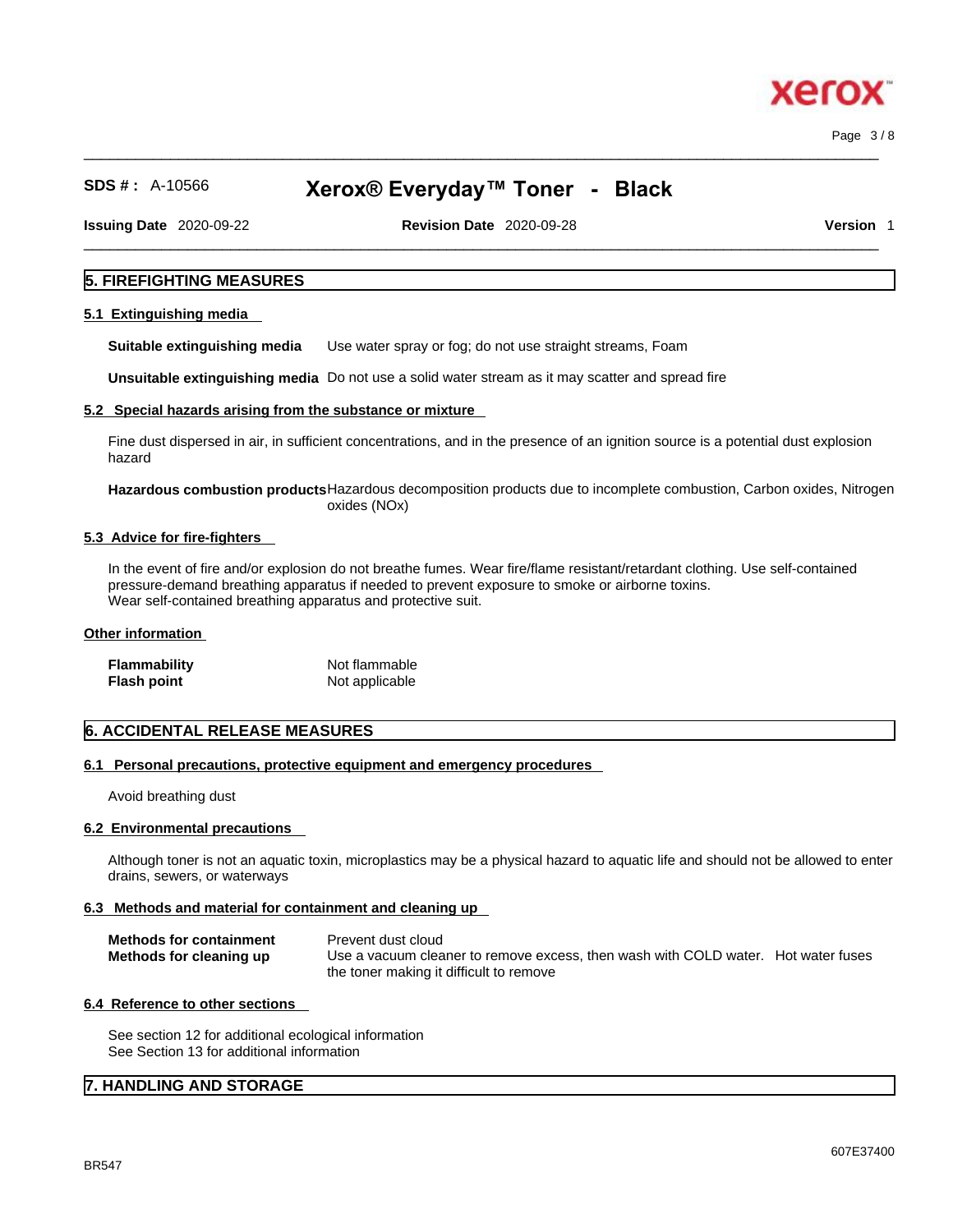Page 4 / 8

# **SDS # :** A-10566 **Xerox® Everyday™ Toner - Black**

 $\_$  ,  $\_$  ,  $\_$  ,  $\_$  ,  $\_$  ,  $\_$  ,  $\_$  ,  $\_$  ,  $\_$  ,  $\_$  ,  $\_$  ,  $\_$  ,  $\_$  ,  $\_$  ,  $\_$  ,  $\_$  ,  $\_$  ,  $\_$  ,  $\_$  ,  $\_$  ,  $\_$  ,  $\_$  ,  $\_$  ,  $\_$  ,  $\_$  ,  $\_$  ,  $\_$  ,  $\_$  ,  $\_$  ,  $\_$  ,  $\_$  ,  $\_$  ,  $\_$  ,  $\_$  ,  $\_$  ,  $\_$  ,  $\_$  ,

**Issuing Date** 2020-09-22 **Revision Date** 2020-09-28 **Version** 1

 $\_$  ,  $\_$  ,  $\_$  ,  $\_$  ,  $\_$  ,  $\_$  ,  $\_$  ,  $\_$  ,  $\_$  ,  $\_$  ,  $\_$  ,  $\_$  ,  $\_$  ,  $\_$  ,  $\_$  ,  $\_$  ,  $\_$  ,  $\_$  ,  $\_$  ,  $\_$  ,  $\_$  ,  $\_$  ,  $\_$  ,  $\_$  ,  $\_$  ,  $\_$  ,  $\_$  ,  $\_$  ,  $\_$  ,  $\_$  ,  $\_$  ,  $\_$  ,  $\_$  ,  $\_$  ,  $\_$  ,  $\_$  ,  $\_$  ,

#### **7.1 Precautions for safe handling**

Handle in accordance with good industrial hygiene and safety practice, Avoid dust accumulation in enclosed space, Prevent dust cloud

**Hygiene measures** None under normal use conditions

#### **7.2 Conditions for safe storage, including any incompatibilities**

Keep container tightly closed in a dry and well-ventilated place, Store at room temperature

#### **7.3 Specific end uses**

Xerographic printing

#### **8. EXPOSURE CONTROLS/PERSONAL PROTECTION**

#### **8.1 Control parameters**

| <b>Xerox Exposure Limit</b> | $2.5 \text{ mg/m}^3$ (total dust)      |
|-----------------------------|----------------------------------------|
| <b>Xerox Exposure Limit</b> | $0.4 \text{ mg/m}^3$ (respirable dust) |

#### **8.2 Exposure controls**

**Engineering measures** None under normal use conditions

**Personal protective equipment** 

| <b>Eve/face protection</b>    | No special protective equipment required |
|-------------------------------|------------------------------------------|
| <b>Hand protection</b>        | No special protective equipment required |
| Skin and body protection      | No special protective equipment required |
| <b>Respiratory protection</b> | No special protective equipment required |
| <b>Thermal hazards</b>        | None under normal processing             |

#### **Environmental Exposure Controls Environmental Exposure Controls**

Keep out of drains, sewers, ditches and waterways

#### **9. PHYSICAL AND CHEMICAL PROPERTIES**

#### **9.1 Information on basic physical and chemical properties**

| Appearance<br><b>Physical state</b><br>Colour                                            | Solid<br><b>Black</b> | Powder                                           | Odour<br><b>Odour threshold</b><br>рH | Faint<br>Not applicable<br>Not applicable |  |
|------------------------------------------------------------------------------------------|-----------------------|--------------------------------------------------|---------------------------------------|-------------------------------------------|--|
| Flash point                                                                              |                       | Not applicable                                   |                                       |                                           |  |
| <b>Melting / Freezing Point</b><br><b>Boiling point/boiling range</b><br>Softening point |                       | Not applicable<br>Not applicable<br>$49 - 60 °C$ | 120 - 140 °F                          |                                           |  |
| <b>Evaporation rate</b>                                                                  |                       | Not applicable                                   |                                       |                                           |  |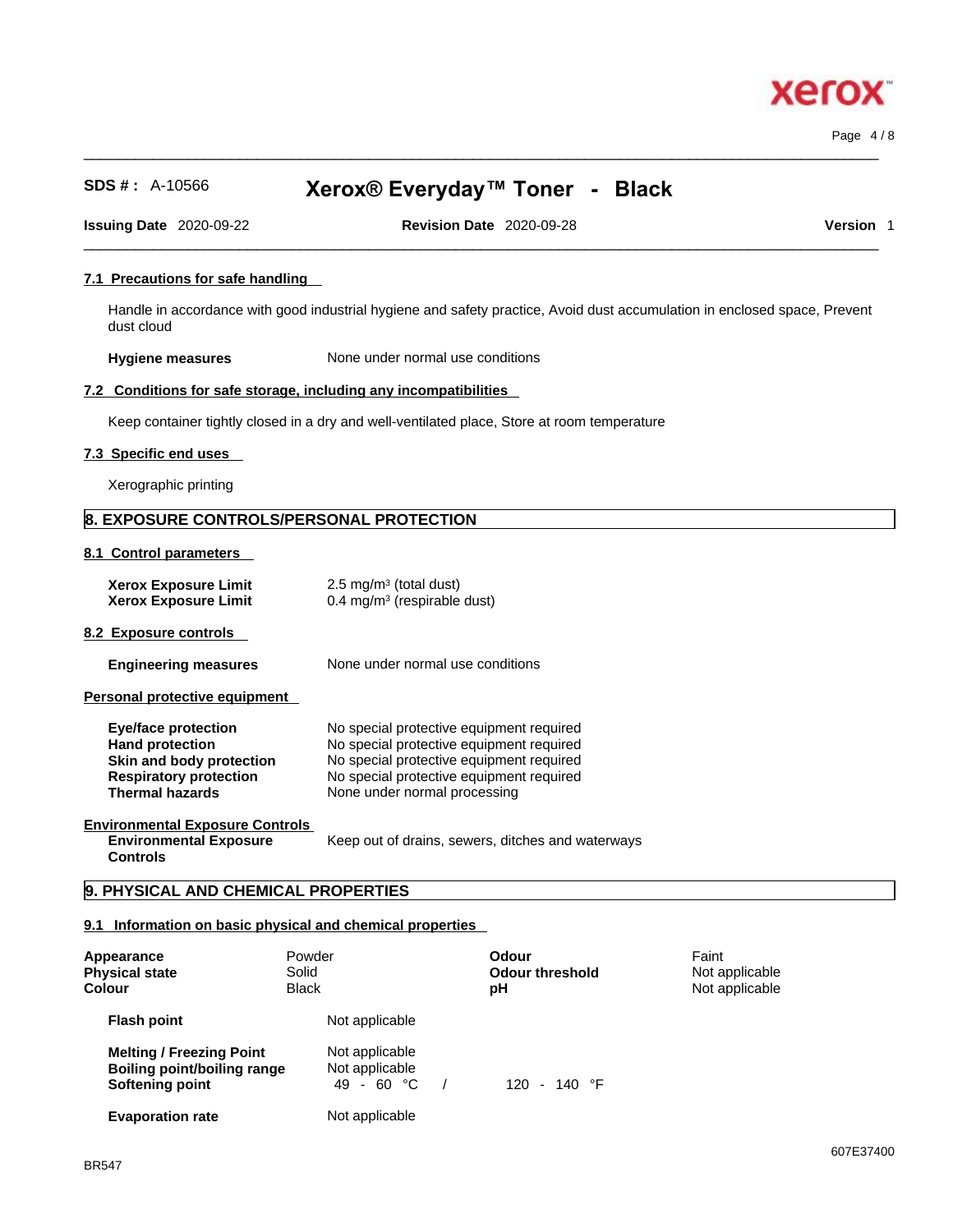

Page 5 / 8

# **SDS # :** A-10566 **Xerox® Everyday™ Toner - Black**

 $\_$  ,  $\_$  ,  $\_$  ,  $\_$  ,  $\_$  ,  $\_$  ,  $\_$  ,  $\_$  ,  $\_$  ,  $\_$  ,  $\_$  ,  $\_$  ,  $\_$  ,  $\_$  ,  $\_$  ,  $\_$  ,  $\_$  ,  $\_$  ,  $\_$  ,  $\_$  ,  $\_$  ,  $\_$  ,  $\_$  ,  $\_$  ,  $\_$  ,  $\_$  ,  $\_$  ,  $\_$  ,  $\_$  ,  $\_$  ,  $\_$  ,  $\_$  ,  $\_$  ,  $\_$  ,  $\_$  ,  $\_$  ,  $\_$  ,

| <b>Issuing Date</b> 2020-09-22    | <b>Revision Date 2020-09-28</b>             |                                                                                              | <b>Version 1</b> |
|-----------------------------------|---------------------------------------------|----------------------------------------------------------------------------------------------|------------------|
| <b>Flammability</b>               | Not flammable                               |                                                                                              |                  |
| <b>Flammability Limits in Air</b> | Not applicable                              |                                                                                              |                  |
| <b>Explosive Limits</b>           | No data available                           |                                                                                              |                  |
| Vapour pressure                   | Not applicable                              |                                                                                              |                  |
| Vapour density                    | Not applicable                              |                                                                                              |                  |
| <b>Specific gravity</b>           |                                             |                                                                                              |                  |
| <b>Water solubility</b>           | Negligible                                  |                                                                                              |                  |
| <b>Partition coefficient</b>      | Not applicable                              |                                                                                              |                  |
| <b>Autoignition temperature</b>   | Not applicable                              |                                                                                              |                  |
| <b>Decomposition temperature</b>  | Not determined                              |                                                                                              |                  |
| <b>Viscosity</b>                  | Not applicable                              |                                                                                              |                  |
| <b>Explosive properties</b>       | source is a potential dust explosion hazard | Fine dust dispersed in air, in sufficient concentrations, and in the presence of an ignition |                  |
| <b>Oxidising properties</b>       | Not applicable                              |                                                                                              |                  |
| 9.2 Other information             |                                             |                                                                                              |                  |
|                                   |                                             |                                                                                              |                  |

None

#### **10. STABILITY AND REACTIVITY**

#### **10.1 Reactivity**

No dangerous reaction known under conditions of normal use

#### **10.2 Chemical stability**

Stable under normal conditions

#### **10.3 Possibility of hazardous reactions**

| <b>Hazardous reactions</b> | None under normal processing            |
|----------------------------|-----------------------------------------|
| Hazardous polymerisation   | Hazardous polymerisation does not occur |

#### **10.4 Conditions to avoid**

Prevent dust cloud, Fine dust dispersed in air, in sufficient concentrations, and in the presence of an ignition source is a potential dust explosion hazard

#### **10.5 Incompatible Materials**

None

#### **10.6 Hazardous decomposition products**

None under normal use

#### **11. TOXICOLOGICAL INFORMATION**

*The toxicity data noted below is based on the test results of similar reprographic materials.*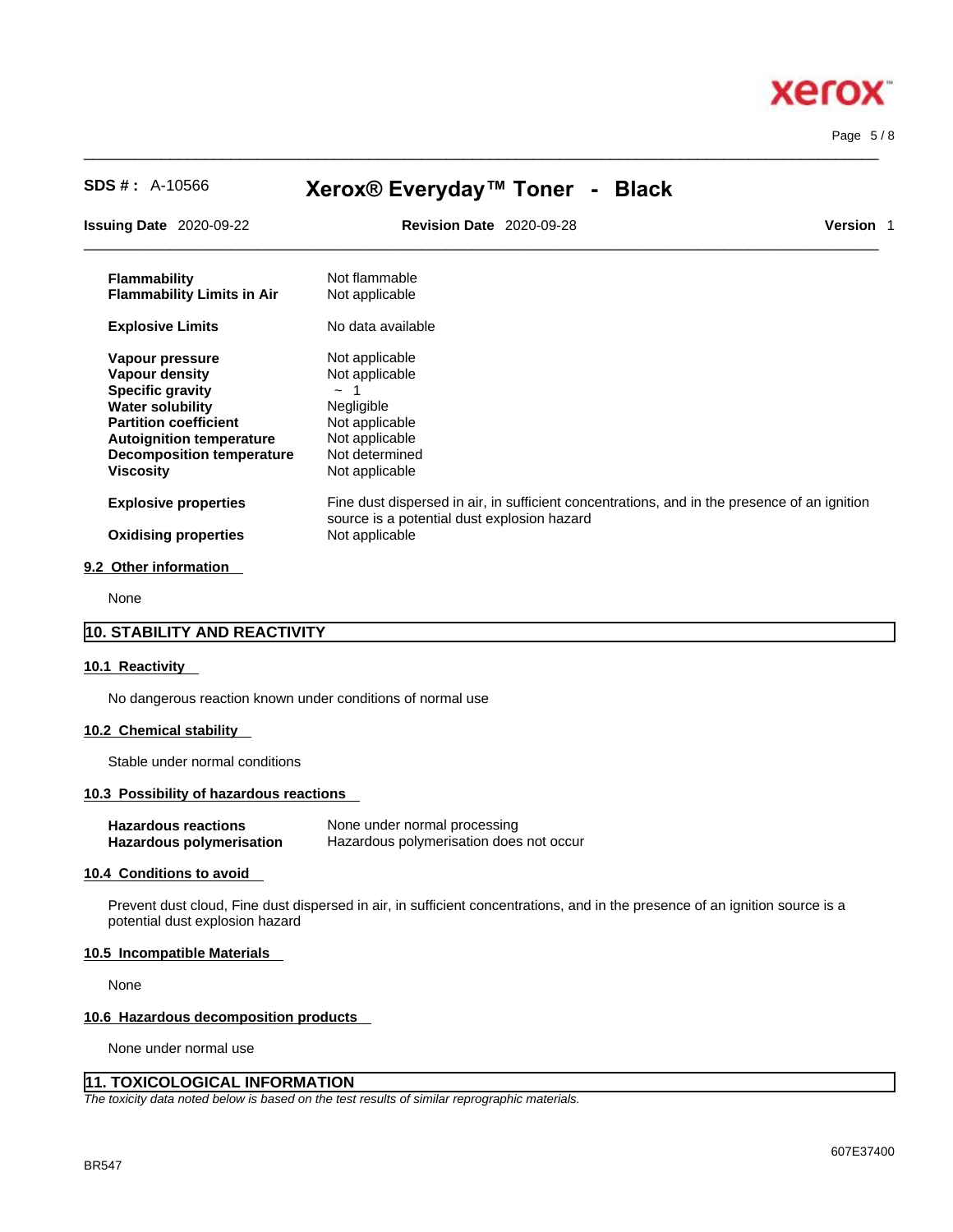**Acute toxicity**

# **SDS # :** A-10566 **Xerox® Everyday™ Toner - Black**

 $\_$  ,  $\_$  ,  $\_$  ,  $\_$  ,  $\_$  ,  $\_$  ,  $\_$  ,  $\_$  ,  $\_$  ,  $\_$  ,  $\_$  ,  $\_$  ,  $\_$  ,  $\_$  ,  $\_$  ,  $\_$  ,  $\_$  ,  $\_$  ,  $\_$  ,  $\_$  ,  $\_$  ,  $\_$  ,  $\_$  ,  $\_$  ,  $\_$  ,  $\_$  ,  $\_$  ,  $\_$  ,  $\_$  ,  $\_$  ,  $\_$  ,  $\_$  ,  $\_$  ,  $\_$  ,  $\_$  ,  $\_$  ,  $\_$  ,

 $\_$  ,  $\_$  ,  $\_$  ,  $\_$  ,  $\_$  ,  $\_$  ,  $\_$  ,  $\_$  ,  $\_$  ,  $\_$  ,  $\_$  ,  $\_$  ,  $\_$  ,  $\_$  ,  $\_$  ,  $\_$  ,  $\_$  ,  $\_$  ,  $\_$  ,  $\_$  ,  $\_$  ,  $\_$  ,  $\_$  ,  $\_$  ,  $\_$  ,  $\_$  ,  $\_$  ,  $\_$  ,  $\_$  ,  $\_$  ,  $\_$  ,  $\_$  ,  $\_$  ,  $\_$  ,  $\_$  ,  $\_$  ,  $\_$  ,

**Issuing Date** 2020-09-22 **Revision Date** 2020-09-28 **Version** 1

Page 6 / 8

#### **11.1 Information on toxicological effects**

| Product Information<br><b>Irritation</b><br>Oral LD50<br><b>Dermal LD50</b> | No skin irritation, No eye irritation<br>$> 5$ g/kg (rat)<br>$> 5$ g/kg (rabbit)                                                                                                                                                                                                                                                                                                                                                                                                                                                                                                                                                                                                                                                                                                                                                                                    |
|-----------------------------------------------------------------------------|---------------------------------------------------------------------------------------------------------------------------------------------------------------------------------------------------------------------------------------------------------------------------------------------------------------------------------------------------------------------------------------------------------------------------------------------------------------------------------------------------------------------------------------------------------------------------------------------------------------------------------------------------------------------------------------------------------------------------------------------------------------------------------------------------------------------------------------------------------------------|
| <b>LC50 Inhalation</b>                                                      | $> 5$ mg/L (rat, 4 hr)                                                                                                                                                                                                                                                                                                                                                                                                                                                                                                                                                                                                                                                                                                                                                                                                                                              |
| <b>Chronic toxicity</b>                                                     |                                                                                                                                                                                                                                                                                                                                                                                                                                                                                                                                                                                                                                                                                                                                                                                                                                                                     |
| Product Information                                                         | No known effects under normal use conditions                                                                                                                                                                                                                                                                                                                                                                                                                                                                                                                                                                                                                                                                                                                                                                                                                        |
| <b>Chronic effects</b><br>Carcinogenicity                                   | See "Other Information" in this section.                                                                                                                                                                                                                                                                                                                                                                                                                                                                                                                                                                                                                                                                                                                                                                                                                            |
| <b>Other information</b>                                                    | The IARC (International Agency for Research on Cancer) has listed carbon black as<br>"possibly carcinogenic to humans". However, Xerox has concluded that the presence of<br>carbon black in this mixture does not present a health hazard. The IARC classification is<br>based on studies evaluating pure, "free" carbon black. In contrast, toner is a formulation<br>composed of specially prepared polymer and a small amount of carbon black (or other<br>pigment). In the process of making toner, the small amount of carbon black becomes<br>encapsulated within a matrix. Xeroxhas performed extensive testing of toner, including a<br>chronic bioassay (test for potential carcinogenicity). Exposure to toner did not produce<br>evidence of cancer in exposed animals. The results were submitted to regulatory agencies<br>and published extensively. |
|                                                                             | The IARC (International Agency for Research on Cancer) has listed titanium dioxide as<br>"possibly carcinogenic to humans". However, Xerox has concluded that the presence of<br>titanium dioxide in this mixture does not present a health hazard. The IARC classification<br>is based on studies in rats using high concentrations of pure, unbound TiO2 particles of<br>respirable size. The Titanium Dioxide Industry REACH Consortium have concluded that<br>these effects were species-specific, attributable to lung overload and not specific to TiO2,<br>i.e. similar effects would also be seen for other low solubility dusts. Toxicological and<br>epidemiological studies do not suggest a carcinogenic effects in humans. In addition, the<br>titanium dioxide in this mixture is encapsulated in a matrix or bound to the surface of the<br>toner.   |
| Other toxic effects                                                         |                                                                                                                                                                                                                                                                                                                                                                                                                                                                                                                                                                                                                                                                                                                                                                                                                                                                     |
| Product Information<br><b>Sensitisation</b>                                 | No sensitisation responses were observed                                                                                                                                                                                                                                                                                                                                                                                                                                                                                                                                                                                                                                                                                                                                                                                                                            |
| <b>Mutagenic effects</b>                                                    | Not mutagenic in AMES Test                                                                                                                                                                                                                                                                                                                                                                                                                                                                                                                                                                                                                                                                                                                                                                                                                                          |
| <b>Reproductive toxicity</b>                                                | This product does not contain any known or suspected reproductive hazards                                                                                                                                                                                                                                                                                                                                                                                                                                                                                                                                                                                                                                                                                                                                                                                           |
| <b>Target organ effects</b>                                                 | None known                                                                                                                                                                                                                                                                                                                                                                                                                                                                                                                                                                                                                                                                                                                                                                                                                                                          |
| Other adverse effects                                                       | None known                                                                                                                                                                                                                                                                                                                                                                                                                                                                                                                                                                                                                                                                                                                                                                                                                                                          |
| <b>Aspiration Hazard</b>                                                    | Not applicable                                                                                                                                                                                                                                                                                                                                                                                                                                                                                                                                                                                                                                                                                                                                                                                                                                                      |
| 11.2 Information on other hazards                                           |                                                                                                                                                                                                                                                                                                                                                                                                                                                                                                                                                                                                                                                                                                                                                                                                                                                                     |
| Endocrine disrupting properties No information available                    |                                                                                                                                                                                                                                                                                                                                                                                                                                                                                                                                                                                                                                                                                                                                                                                                                                                                     |

## **12. ECOLOGICAL INFORMATION**

#### **12.1 Toxicity**

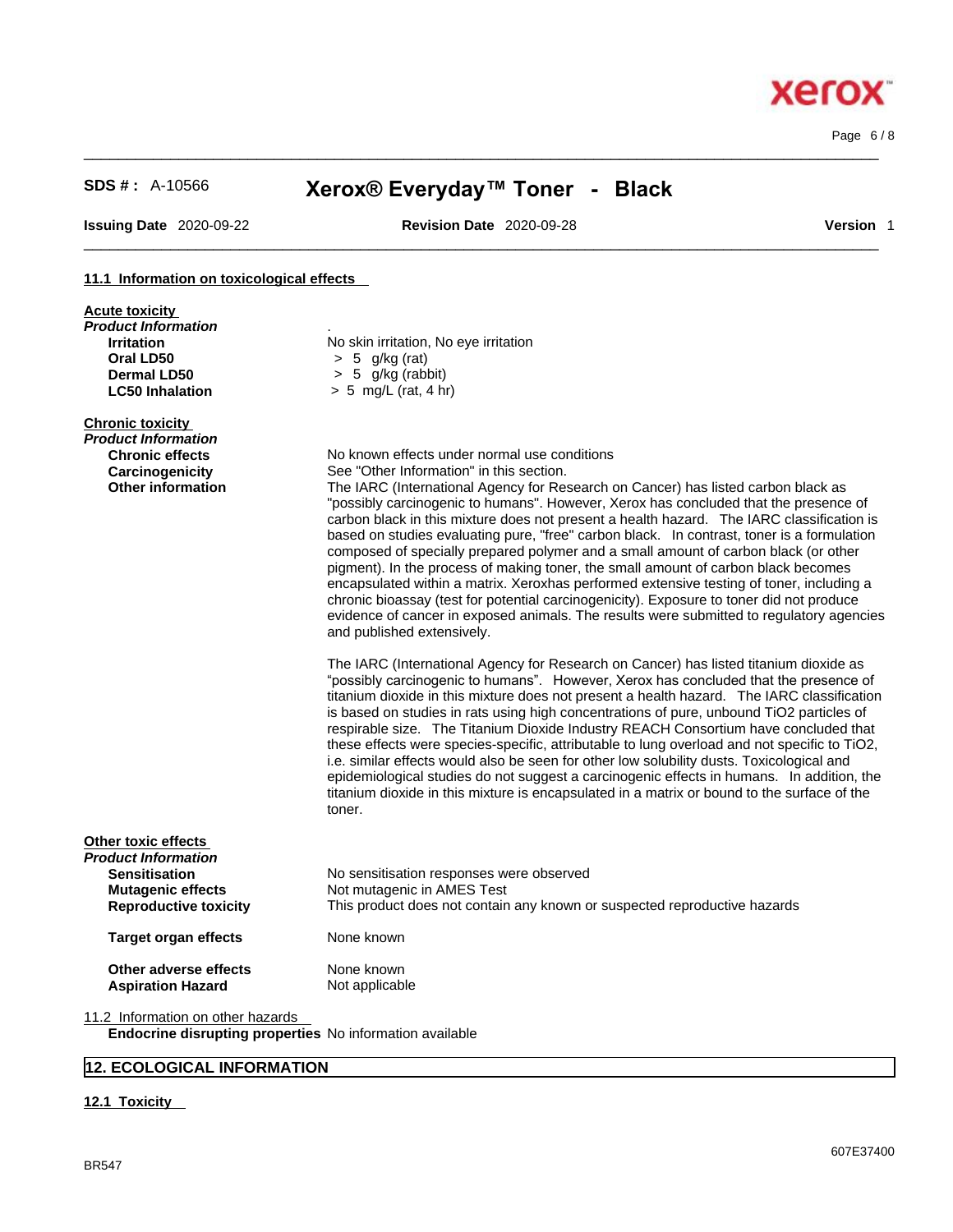Page 7 / 8

xero

# **SDS # :** A-10566 **Xerox® Everyday™ Toner - Black**

 $\_$  ,  $\_$  ,  $\_$  ,  $\_$  ,  $\_$  ,  $\_$  ,  $\_$  ,  $\_$  ,  $\_$  ,  $\_$  ,  $\_$  ,  $\_$  ,  $\_$  ,  $\_$  ,  $\_$  ,  $\_$  ,  $\_$  ,  $\_$  ,  $\_$  ,  $\_$  ,  $\_$  ,  $\_$  ,  $\_$  ,  $\_$  ,  $\_$  ,  $\_$  ,  $\_$  ,  $\_$  ,  $\_$  ,  $\_$  ,  $\_$  ,  $\_$  ,  $\_$  ,  $\_$  ,  $\_$  ,  $\_$  ,  $\_$  ,

**Issuing Date** 2020-09-22 **Revision Date** 2020-09-28 **Version** 1

 $\_$  ,  $\_$  ,  $\_$  ,  $\_$  ,  $\_$  ,  $\_$  ,  $\_$  ,  $\_$  ,  $\_$  ,  $\_$  ,  $\_$  ,  $\_$  ,  $\_$  ,  $\_$  ,  $\_$  ,  $\_$  ,  $\_$  ,  $\_$  ,  $\_$  ,  $\_$  ,  $\_$  ,  $\_$  ,  $\_$  ,  $\_$  ,  $\_$  ,  $\_$  ,  $\_$  ,  $\_$  ,  $\_$  ,  $\_$  ,  $\_$  ,  $\_$  ,  $\_$  ,  $\_$  ,  $\_$  ,  $\_$  ,  $\_$  ,

On available data, the mixture / preparation is not harmful to aquatic life

#### **12.2 Persistence and degradability**

Not readily biodegradable

#### **12.3 Bioaccumulative potential**

Bioaccumulation is unlikely

#### **12.4 Mobility in soil**

Insoluble in water

#### **12.5 Results of PBT and vPvB assessment**

Not a PBT according to REACH Annex XIII

#### **12.6 Endocrine disrupting properties**

This product does not contain any known or suspected endocrine disruptors

#### **12.7 Other adverse effects**

Although toner is not an aquatic toxin, microplastics may be a physical hazard to aquatic life and should not be allowed to enter drains, sewers, or waterways.

| <b>13. DISPOSAL CONSIDERATIONS</b> |                                                                                                                                                                             |  |
|------------------------------------|-----------------------------------------------------------------------------------------------------------------------------------------------------------------------------|--|
| 13.1 Waste treatment methods       |                                                                                                                                                                             |  |
| <b>Waste Disposal Method</b>       | Can be landfilled or incinerated, when in compliance with local regulations<br>If incineration is to be carried out, care must be exercised to prevent dust clouds forming. |  |
| <b>EWC Waste Disposal No.</b>      | 08 03 18                                                                                                                                                                    |  |
| <b>Other information</b>           | Although toner is not an aquatic toxin, microplastics may be a physical hazard to aquatic life<br>and should not be allowed to enter drains, sewers, or waterways.          |  |

#### **14. TRANSPORT INFORMATION**

#### **14.1 UN/ID No**

Not regulated

#### **14.2 Proper shipping name**

Not regulated

#### **14.3 Transport hazard class(es)**